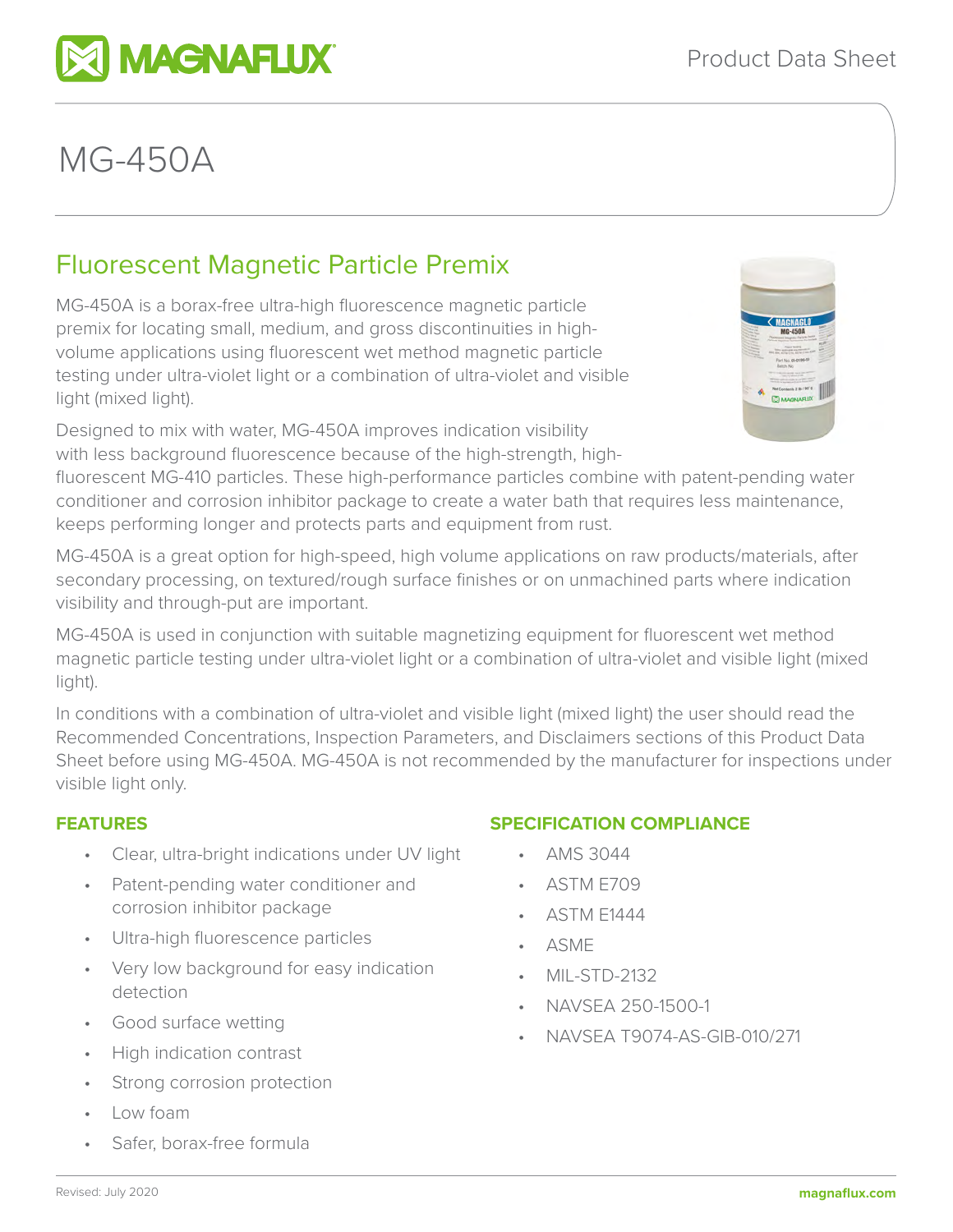

# **APPLICATIONS**

**Defect location**: surface and slightly subsurface **Ideal for**:

- Detecting small, medium, and gross discontinuities
- High volume inspection
- Raw products/materials
- After secondary processing
- Textured/rough surface finishes
- Unmachined parts
- Semi-dark environments

# **Defect examples**:

- **Inclusions**
- Seams
- Shrink cracks
- **Tears**
- Laps
- Flakes
- Welding defects
- Grinding cracks
- Quenching cracks
- Fatigue cracks

# **PROPERTIES**

| Appearance                    | Dry powder               |
|-------------------------------|--------------------------|
| <b>Color in Visible Light</b> | Forest green             |
| Color in UV Light             | Fluorescent yellow-green |
| Odor                          | Odorless                 |
| <b>Mean Particle Size*</b>    | 19 microns               |
| <b>SAE Sensitivity**</b>      |                          |

\* As determined by industry-typical method for measuring particle size

\*\* Representative of the number of indications on a tool steel ring as defined in ASTM E1444.

# **USE RECOMMENDATIONS**

| <b>NDT Method</b>              | Magnetic Particle Testing,<br>Fluorescent or Mixed<br>Light, Wet Method |
|--------------------------------|-------------------------------------------------------------------------|
| <b>Suspension Vehicle</b>      | Water                                                                   |
| <b>Required Equipment</b>      | Magnetizing device, UV<br>light source                                  |
| Usage Temperature <sup>+</sup> | 42 to 120°F / 6 to 48°C                                                 |
| <b>Storage</b><br>Temperature  | 50 to 86°F / 10 to 30°C                                                 |
| <b>Settling Volume</b>         | $0.03 - 0.1$ mL                                                         |

† Particle integrity and mobility may decline beyond these temperature limits.

# **PREPARATION INSTRUCTIONS**

Mix MG-450A with water for use. Fill tank or container with water. Measure or weigh out MG-450A and add to the water. Add directly over the pump for more rapid dispersion. Mix for a minimum of 15 minutes, until the particles are completely and evenly dispersed in the suspension. Check concentration before use. Using warm water (100°F / 38°C) to prepare the suspension will help the MG-450A mix faster.

NOTE: Make sure to add MG-450A to water instead of adding water to MG-450A. If water is added directly to MG-450A an exothermic (heat generating) reaction may occur, although this reaction is mild and not expected to pose a hazard, adding water directly to MG-450A is not recommended.

Do not mix MG-450A with oil.

continued >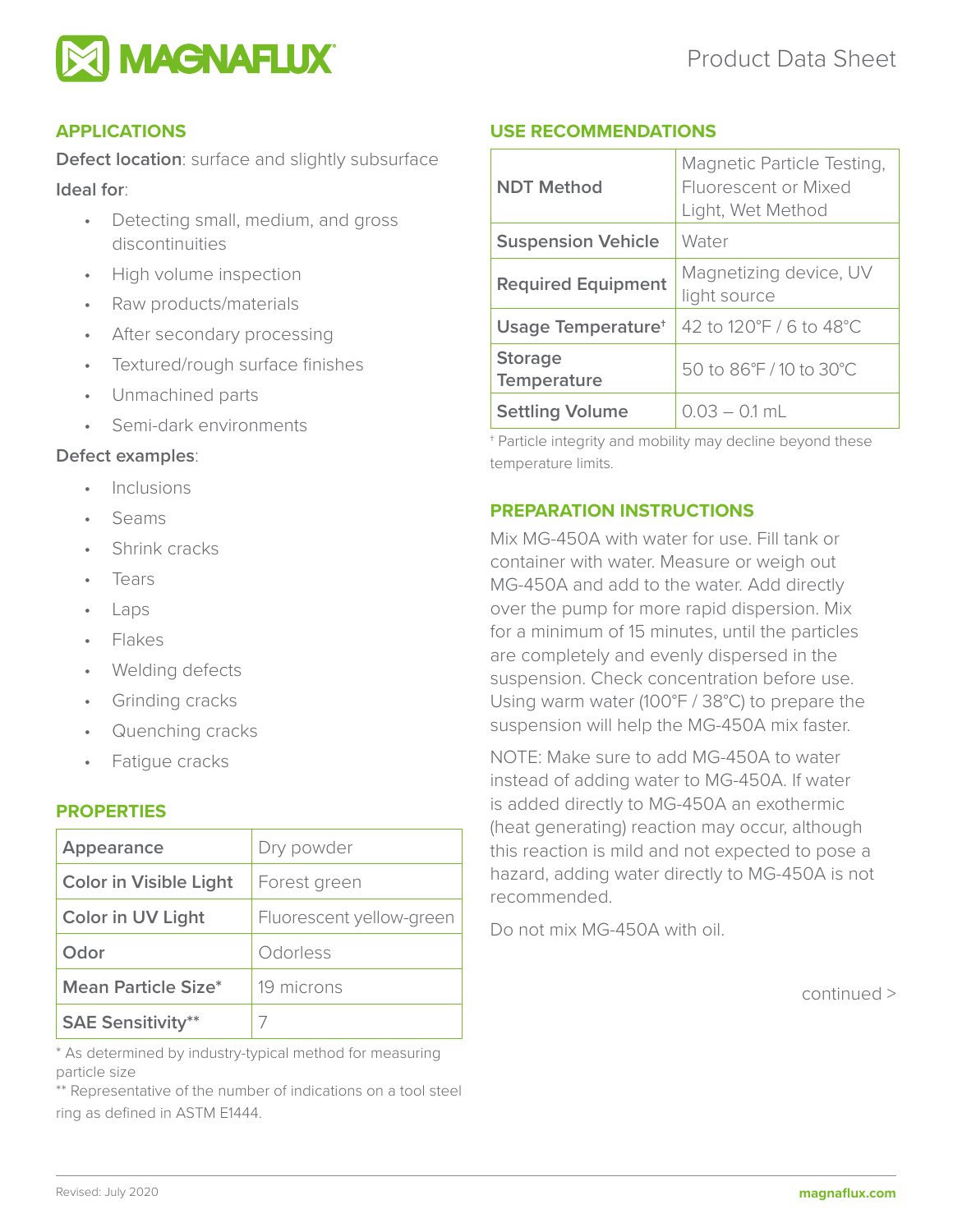

- **1. Ultra-Violet Light Inspection** Settlement volume = 0.03 – 0.1 mL
- **2. Combination Ultra-Violet and Visible Light (Mixed Light) Inspection\*\*\***

Settlement volume =  $0.05 - 0.15$  mL

| Water      | <b>MG-450A</b>    |
|------------|-------------------|
| $1$ qallon | $1.4 - 4.2$ grams |
| 1 liter    | $11 - 33$ grams   |

**3. Visible Light Inspection** Not recommended with MG-450A

# **INSTRUCTIONS FOR USE**

Use MG-450A with appropriate magnetization procedure and equipment. For best results, all components, parts, or areas to be tested should be clean and dry prior to testing to provide an optimal test surface and reduce particle suspension contamination. Particle suspension must be properly mixed and continuously agitated when in use to ensure uniformity and concentration. Particles will settle out of suspension very quickly on standing.

The suspension can be applied by gently spraying or flooding the area to be tested using the continuous or residual application method. Inspect under ultra-violet black light. Check particle concentration before use.

# **Inspection Parameters**

Use the following recommended parameters when using MG-450A:

# **1. Ultra-Violet Light Inspection**

| Ultra-violet intensity $\geq$ 1000 uW/cm <sup>2</sup> |                         |
|-------------------------------------------------------|-------------------------|
| Visible light                                         | $\leq$ 2 foot-candles / |
| intensity                                             | 21.5 Lux                |

**2. Combination Ultra-Violet and Visible Light (Mixed Light) Inspection\*\*\***

Before using MG-450A for a mixed light inspection, it is recommended that a preliminary test be performed to verify the

conditions in the local environment. As a general principle, visible light should be at a minimum and ultra-violet light should be as high as reasonably possible.

When carrying out an inspection in mixed light conditions, the angle of visible light, relative to the surface and the inspector, is critical to Probability of Detection (POD) levels. If the visible light source or angle creates a significant amount of glare/reflection on a test surface, indications can be completely obscured. It is recommended that the visible light source be positioned behind the operator to minimize the level of glare/reflection. Note: An inspection in mixed light conditions will not give the same level of sensitivity as an inspection in ultra-violet light only conditions. Therefore, extra care is required when inspecting in mixed light conditions to ensure compliance with the all applicable inspection procedures and specifications.

| Ultra-violet intensity $\geq$ 2000 uW/cm <sup>2</sup> |                           |
|-------------------------------------------------------|---------------------------|
| Visible light                                         | $\le$ 55.7 foot-candles / |
| intensity                                             | $600$ Lux <sup>t</sup>    |

† Inspections with more than 55.7 foot candles / 600 Lux of visible light must be approved by a qualified Level III

**3. Visible Light Inspection** Not recommended with MG-450A

# **Maintenance Recommendations**

Magnetic particle suspensions need to be properly maintained to provide consistent results. Suspension concentration and contamination should be monitored at least once a day, or according to applicable specifications. Contaminated suspensions, or those in use for an extended length of time, should be replaced. Properly cleaning all components, parts, or inspection areas before testing helps to significantly reduce particle suspension contamination.